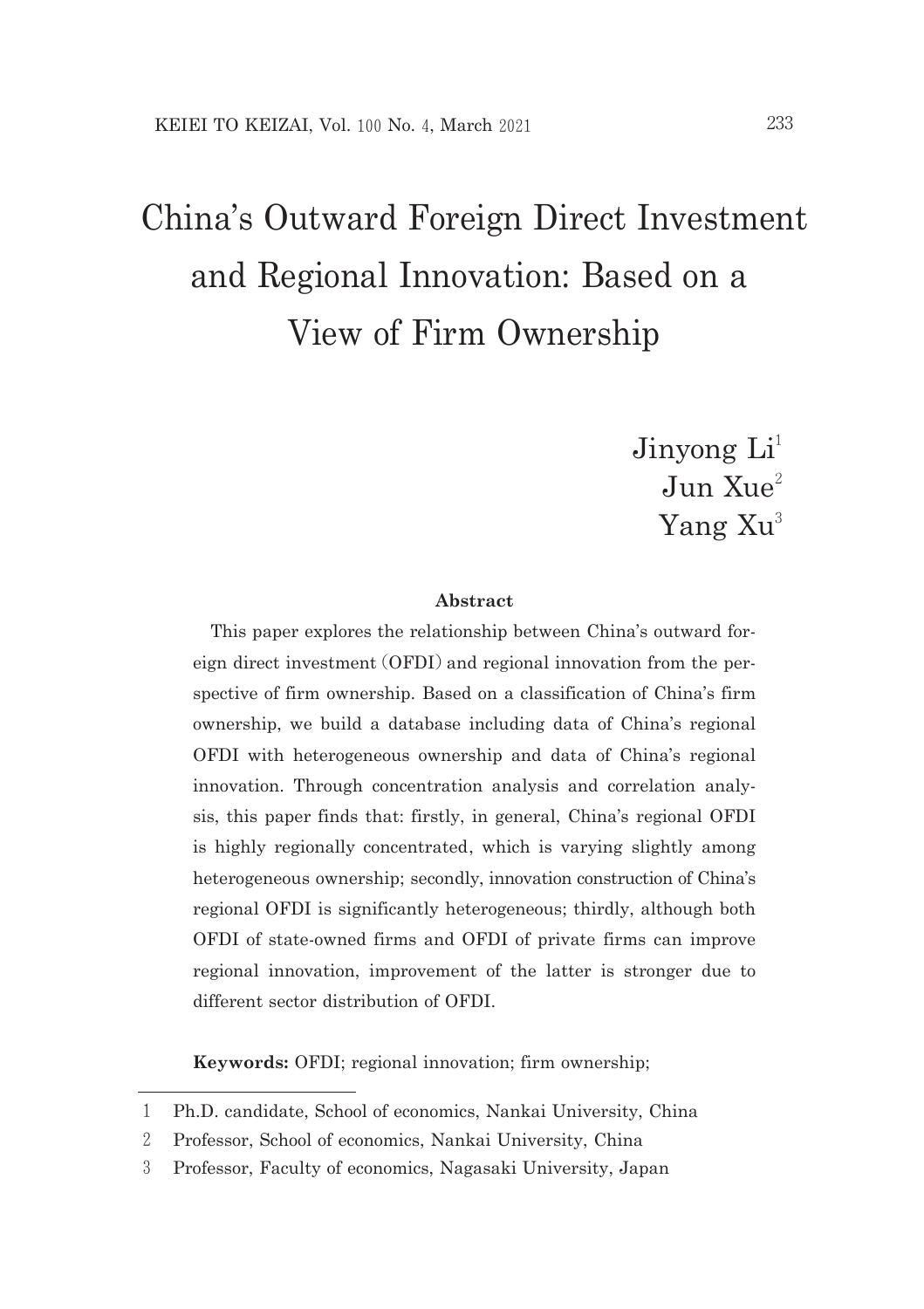This essay discusses the relationship between China's outward foreign direct investment (OFDI) and regional innovation from the perspective of firm ownership. Based on a classification of China's firm ownership, a database including data of China's regional OFDI with heterogeneous ownership and data of China's regional innovation is established. After comparison and correlationship analysis, we find that: Firstly, in general, China's regional OFDI is highly regionally concentrated, which is varying slightly among heterogeneous ownership; Secondly, innovation construction of China's regional OFDI is significantly heterogeneous; Thirdly, although both OFDI of state-owned firms and OFDI of private firms can improve regional innovation, improvement of the latter is stronger due to different sector distribution of OFDI.

# 1.**Classification of China's firm ownership**

In China, neither academy nor legislation has provided a clear and uncontroversial classification standard of firm ownership. According to definition and classification of firm ownership in Xue (2020), China's firms are classified into  $4$  types: private firms; state-owned firms; firms invested by Hongkong, Macao or Taiwan; firms invested by foreign countries. These are specific classification standard:

Firstly, state-owned firms include:  $(1)$  national proprietorship firms solely or jointly invested only by governmental sectors or institutes;(2) firms solely or jointly invested by  $(1)$  which hold more than 50% of shares, and one of which is the major shareholder;  $(3)$  firms solely or jointly invested by  $(1)$  and/or  $(2)$  which hold more than 50% of shares; (4) firms, other than  $(1)-(3)$ , in which the major shareholder is govern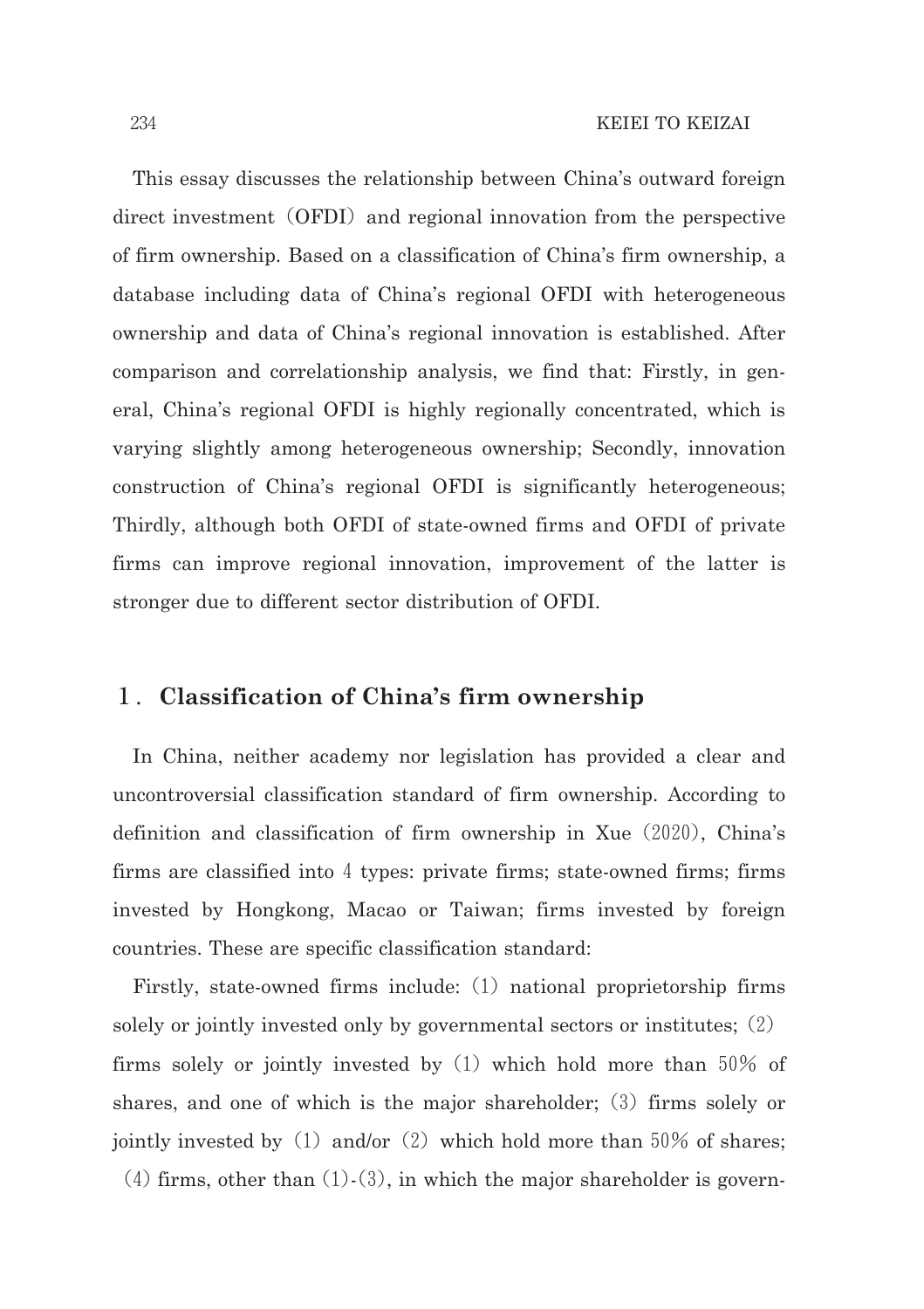mental sector or institute or state-owned firm that actually controls the firm through shareholder's agreement, firm's rule, board of directors and so on $1$ .

Secondly, firms invested by Hongkong, Macao or Taiwan include:(1) firms solely or jointly invested only by individuals, firms or other organizations located in Hongkong, Macao or Taiwan;  $(2)$  firms solely or jointly invested by  $(1)$  and/or individuals, firms or other organizations located in Hongkong, Macao or Taiwan which hold more than 50% of shares, and one of which is the major shareholder;  $(3)$  firms solely or jointly invested by  $(1)$  and/or  $(2)$  which hold more than 50% of shares; (4) firms, other than  $(1)-(3)$ , in which the major shareholder is individuals, firms or other organizations located in Hongkong, Macao or Taiwan that actually controls the former through shareholder's agreement, firm's rule, board of directors and so on.

Thirdly, firms invested by foreign countries include:  $(1)$  firms solely or jointly invested only by individuals, firms or other organizations located in foreign countries (foreign investors for short):  $(2)$  firms solely or jointly invested by foreign investors which hold more than 50% of shares, and one of which is the major shareholder;  $(3)$  firms solely or jointly invested by  $(1)$  and/or  $(2)$  which hold more than 50% of shares;  $(4)$  firms, other than  $(1)-(3)$ , in which the major shareholder is foreign investors that actually controls the former through shareholder's agreement, firm's rule, board of directors and so on.

<sup>1</sup> Although collectively owned firms, generated in special historical stage in China, are a part of China's public owned economy, in light of its difference with whole-people-owned firms in terms of subject, object and obtainance, this essay classifies collectively owned firms into private firms.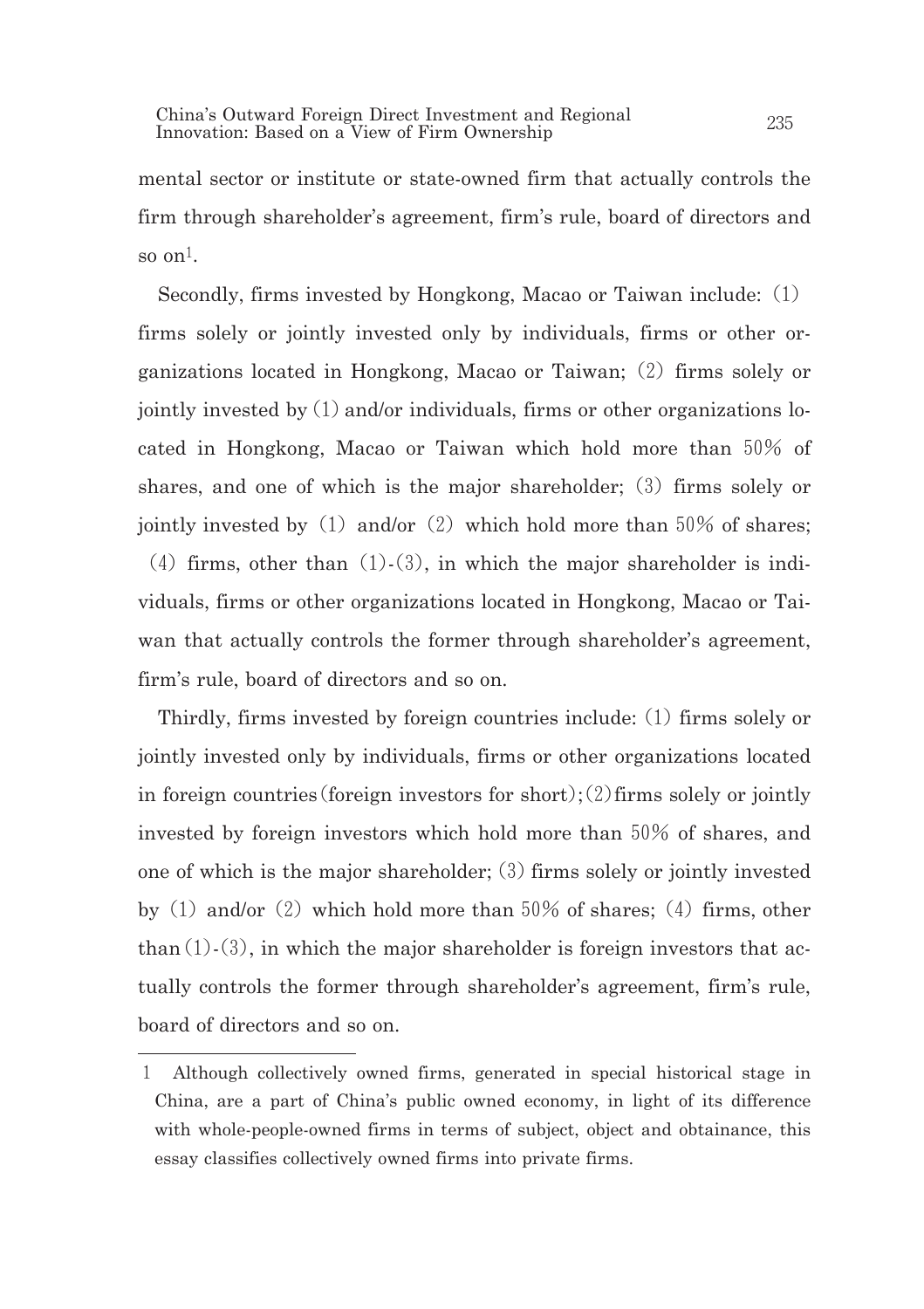Finally, private firms are all firms other than state-owned firms, firms invested by Hongkong, Macao or Taiwan or firms invested by foreign countries, including solely individual firms, corporative firms, limited liability firms and joint stock firms.

# 2.**China**'**s regional OFDI in a view of firm ownership**

In order of size, there are 4 types of China's administrative region:  $(1)$  provincial-level (including autonomous regions and 4 municipalities),  $(2)$  prefecture-level,  $(3)$  county-level and  $(4)$  township-level. In this essay, China's regions are defined as cities not lower than prefecture-level, including 293 prefecture-level cities and 4 municipalities thus 297 regions in total, except autonomous or special administrative regions. Based on ByD-Zephyr database, which is representative in terms of mergers & acquisitions investment, fDi-Markets, which is provided by Financial Times in Britain and has authority on overseas green field investment, and firmlevel database from Tonghuashun and Qichacha2, this essay classifies China's firms according to above-mentioned standard, categorizes data and then establishes China's Regional OFDI database in a view of firm ownership.

Table 1 reflects number and value of China's regional OFDI projects  $(\text{top } 5)$ , which ranks regions in order of cumulative amount from 2005 to 2019. Table 2 is similar but in a view of different ownership. In terms of heterogeneous ownership, on the one hand, top 5 regions in order of OFDI projects number respectively are:  $(1)$  state-owned: Beijing, Shang-

<sup>2</sup> These two are China's companies which provide firm-level data.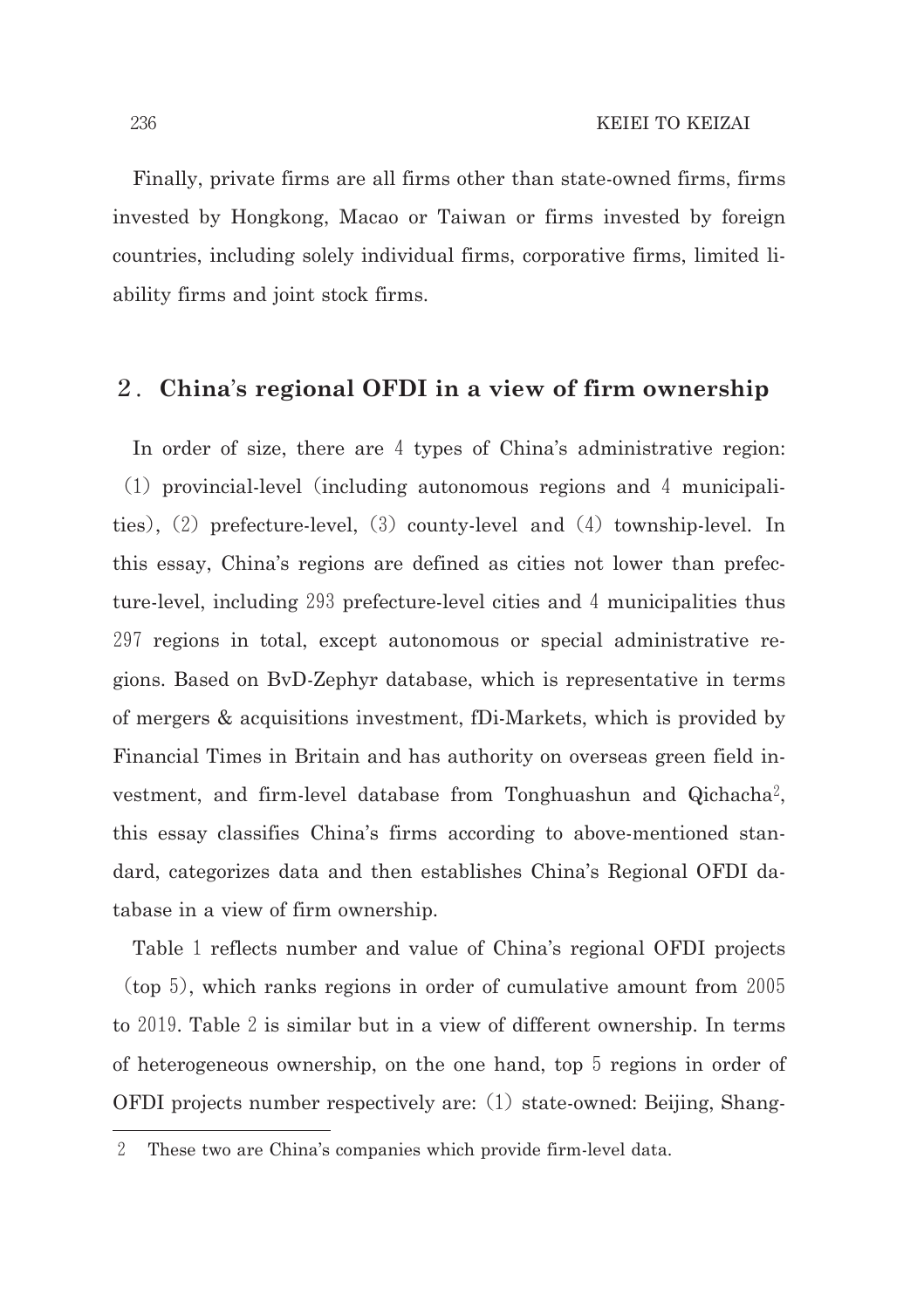|      | OFDI projects number |     |     |     |    | OFDI projects value |        |       |       |             |                  |               |
|------|----------------------|-----|-----|-----|----|---------------------|--------|-------|-------|-------------|------------------|---------------|
| year | ВJ                   | SH  | SZ  | HZ  | GZ | rate of top 5       | BJ     | SН    | SZ    | $_{\rm HZ}$ | <b>HAK</b>       | rate of top 5 |
| 2005 | 84                   | 27  | 47  | 10  | 1  | 60%                 | 15363  | 1126  | 1314  | 296         | $\left($         | 90%           |
| 2006 | 88                   | 48  | 35  | 5   | 9  | 58%                 | 26090  | 6105  | 4807  | 115         | 270              | 77%           |
| 2007 | 165                  | 34  | 44  | 15  | 7  | 57%                 | 64317  | 1083  | 13938 | 556         | $\left($         | 86%           |
| 2008 | 180                  | 54  | 52  | 10  | 15 | 58%                 | 60646  | 4514  | 10940 | 533         | 1                | 86%           |
| 2009 | 254                  | 66  | 58  | 14  | 5  | 57%                 | 92011  | 1260  | 3245  | 179         | 30               | 84%           |
| 2010 | 230                  | 58  | 61  | 13  | 20 | 58%                 | 58017  | 6802  | 16150 | 2119        | 49               | 74%           |
| 2011 | 273                  | 75  | 90  | 14  | 11 | 55%                 | 88734  | 10715 | 14544 | 5295        | 4757             | 77%           |
| 2012 | 255                  | 87  | 60  | 17  | 16 | 57%                 | 89185  | 5394  | 1444  | 474         | $\left( \right)$ | 81%           |
| 2013 | 246                  | 85  | 94  | 25  | 14 | 60%                 | 91557  | 12849 | 5726  | 4726        | 3685             | 86%           |
| 2014 | 307                  | 163 | 92  | 24  | 20 | 61%                 | 408310 | 48904 | 10617 | 1530        | 19599            | 87%           |
| 2015 | 446                  | 237 | 117 | 66  | 48 | 64%                 | 217994 | 62946 | 14318 | 25269       | 6807             | 71%           |
| 2016 | 497                  | 313 | 229 | 86  | 48 | 62%                 | 192855 | 75667 | 26182 | 8827        | 20455            | 75%           |
| 2017 | 451                  | 285 | 208 | 87  | 70 | 61%                 | 273835 | 48293 | 41203 | 14255       | 11642            | 77%           |
| 2018 | 570                  | 340 | 237 | 124 | 62 | 61%                 | 106084 | 48080 | 26810 | 17390       | 3628             | 68%           |
| 2019 | 411                  | 257 | 194 | 90  | 51 | 59%                 | 112078 | 24256 | 15251 | 6408        | 447              | 72%           |

Table 1. Number and value of China's regional OFDI projects (top5),2005-2019 Unit: number (piece); value (million US dollars)

Note: (1) Data here is inconsistent with data from National Bureau of Statistics of China due to different measurement and method of statistics.  $(2)$  Names of regions are abbreviated: Beijing to BJ, Shanghai to SH, Shenzhen to SZ, Hangzhou to HZ, Guangzhou to GZ, Haikou to HAK

hai, Shenzhen, Guangzhou and Wuhan; (2) private: Beijing, Shenzhen, Shanghai, Hangzhou and Guangzhou; (3) Hongkong-Macao-Taiwan: Beijing, Shanghai, Shenzhen, Suzhou and Guangzhou;  $(4)$  foreign: Shanghai, Beijing, Jiaxing, Shenzhen, Wuxi. On the other hand, top 5 regions in order of OFDI projects value respectively are:  $(1)$  state-owned: Beijing, Shanghai, Shenzhen, Wuhan and Guangzhou; (2) private: Beijing, Shanghai, Shenzhen, Hangzhou and Haikou; (3) Hongkong-Macao-Taiwan: Beijing, Shanghai, Guangzhou, Shenzhen and Kunming;  $(4)$  foreign: Shanghai, Beijing, Jiaxing, Wuxi and Wuhan.

It is obvious that China's regional OFDI is highly regionally concen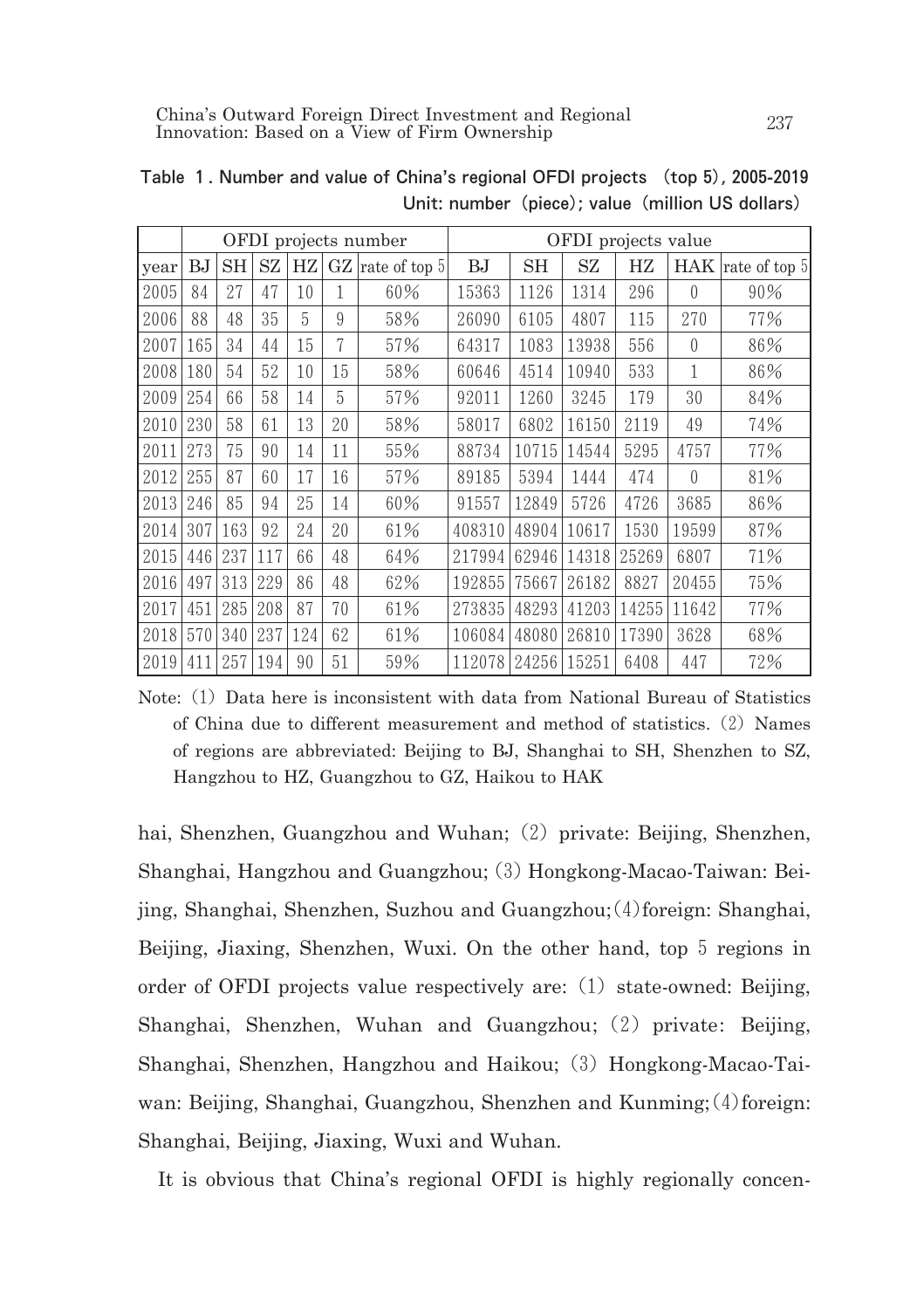|      |     |     |            | rate of top 5 OFDI projects number | rate of top 5 OFDI projects value |     |            |       |  |
|------|-----|-----|------------|------------------------------------|-----------------------------------|-----|------------|-------|--|
| year | SO. | P   | <b>HMT</b> | F                                  | SO.                               | P   | <b>HMT</b> | F     |  |
| 2005 | 70% | 49% | 67%        | 17%                                | 91%                               | 56% | 66%        | $0\%$ |  |
| 2006 | 62% | 48% | 53%        | 86%                                | 80%                               | 80% | 50%        | 99%   |  |
| 2007 | 63% | 48% | 54%        | 64%                                | 89%                               | 79% | 52%        | 81%   |  |
| 2008 | 72% | 39% | 68%        | 71%                                | 91%                               | 72% | 77%        | 80%   |  |
| 2009 | 68% | 41% | 69%        | 78%                                | 88%                               | 37% | 65%        | 86%   |  |
| 2010 | 70% | 45% | 67%        | 72%                                | 82%                               | 78% | 63%        | 91%   |  |
| 2011 | 67% | 43% | 61%        | 79%                                | 82%                               | 67% | 46%        | 96%   |  |
| 2012 | 72% | 47% | 59%        | 61%                                | 91%                               | 47% | 87%        | 65%   |  |
| 2013 | 73% | 55% | 58%        | 82%                                | 93%                               | 87% | 59%        | 98%   |  |
| 2014 | 70% | 56% | 57%        | 87%                                | 97%                               | 66% | 46%        | 79%   |  |
| 2015 | 72% | 59% | 74%        | 83%                                | 90%                               | 59% | 85%        | 93%   |  |
| 2016 | 71% | 57% | 72%        | 78%                                | 84%                               | 67% | 90%        | 95%   |  |
| 2017 | 71% | 57% | 68%        | 74%                                | 91%                               | 55% | 79%        | 92%   |  |
| 2018 | 68% | 57% | 73%        | 84%                                | 79%                               | 55% | 74%        | 94%   |  |
| 2019 | 62% | 57% | 69%        | 77%                                | 82%                               | 63% | 85%        | 85%   |  |

Table 2. China's regional OFDI in terms of firm ownership,2005-2019

Note:  $(1)$  Firm ownership types are abbreviated: state-owned to SO, private to P, Hongkong-Macao-Taiwan to HMT, foreign to  $F(2)$  Regions are ranked in order of cumulative amount from 2005 to 2019.

trated. Specifically, in a view of number, top 5 regions account for about 60% of total OFDI; in a view of value, top 5 regions account for more than70% of total OFDI. However, this feature is varying slightly among heterogeneous ownership. In a view of OFDI projects number, for stateowned firms top  $5$  regions account for more than  $65\%$  in most years, and for private firms top  $5$  regions are less than  $55\%$  in most years. In addition, in either an overall view or a heterogeneous view considering ownership, extent of regional concentration of OFDI projects' value is more significant than that of OFDI projects' number, indicating that, in regions where OFDI is concentrated, OFDI value per project is larger than that of China's country-level.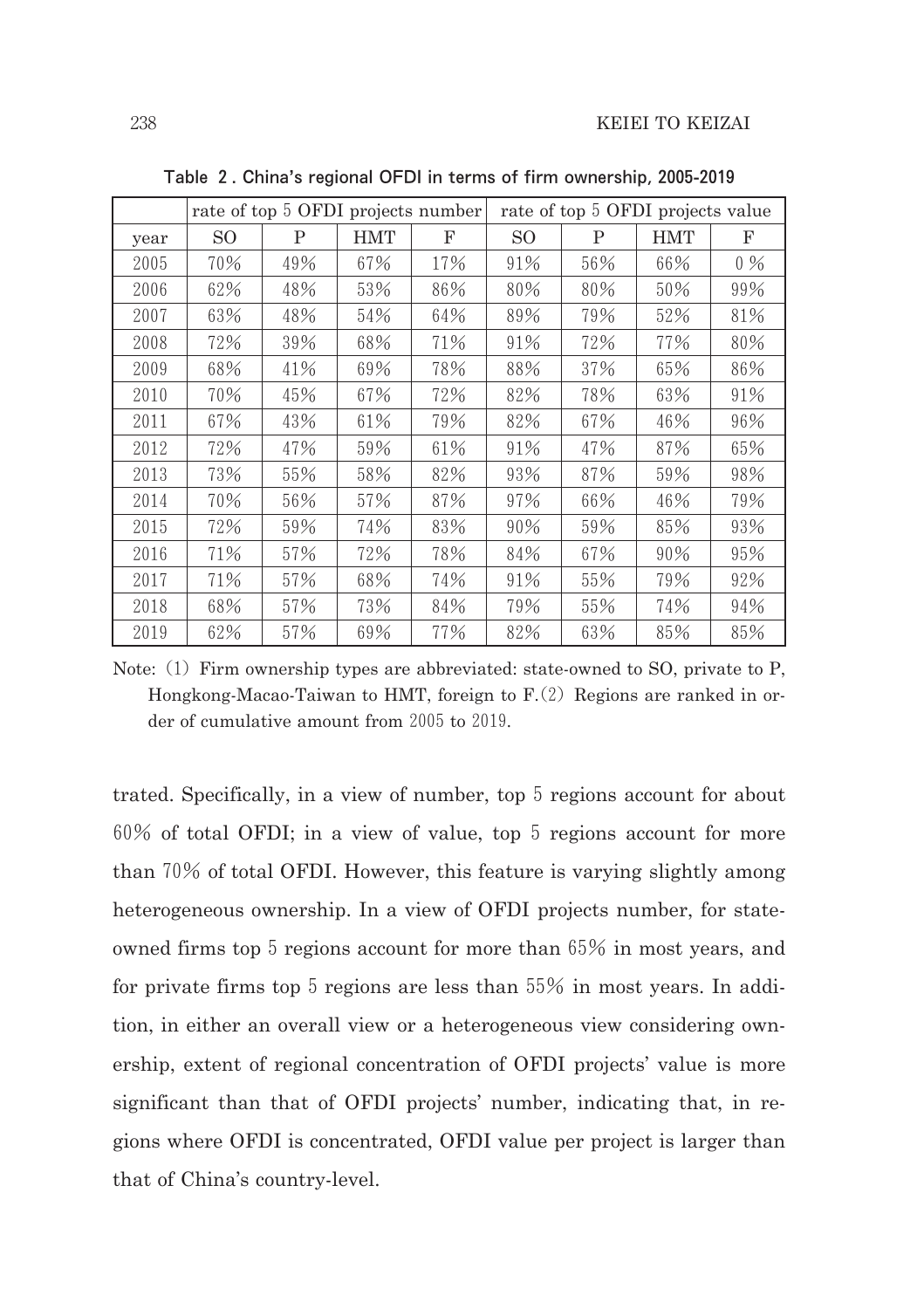China's Outward Foreign Direct Investment and Regional China's Outward Foreign Direct Investment and Regional 239<br>Innovation: Based on a View of Firm Ownership

Here, China's top 4 cities——Beijing, Shanghai, Guangzhou and Shenzhen—are analyzed for a deeper insight to ownership heterogeneity of regional OFDI. By means of comparing proportion of cumulative OFDI from 2005 to 2019 in top 4 cities, two significant attributes are found according to table 3:

Firstly, the OFDI ownership structure in top 4 cities varies significantly. Particularly, in a view of either OFDI projects' number or value, more than half of OFDI from Beijing flows from state-owned firms, and more than half of OFDI from Shenzhen flows from private firms. From this aspect, discrepancy of firm vitality of different ownership in distinct regions are reflected.

Secondly, in top 4 cities, in terms of ratio of OFDI projects value proportion to OFDI projects number proportion, average OFDI value per project from state-owned firms is much higher than that from private firms, indicating that state-owned firms in China's top  $4$  cities incline to invest larger amount of money in single OFDI project.

|                   |            | BJ      | <b>SH</b> | GZ    | SZ    |
|-------------------|------------|---------|-----------|-------|-------|
| <b>OFDI</b>       | SO.        | 83.8%   | 49.1%     | 75.5% | 47.8% |
|                   | P          | 14.7%   | 42.4%     | 17.1% | 50.5% |
| projects<br>value | <b>HMT</b> | 0.9%    | 4.4%      | 6.6%  | 1.5%  |
|                   | F          | $0.6\%$ | 4.1%      | 0.8%  | 0.2%  |
| <b>OFDI</b>       | SO.        | 58.1%   | 28.8%     | 37.0% | 21.9% |
|                   | Ρ          | 33.1%   | 48.4%     | 52.0% | 70.7% |
| projects          | <b>HMT</b> | 4.7%    | 9.8%      | 7.3%  | 5.3%  |
| number            | F          | 4.1%    | 13.0%     | 3.7%  | 2.1%  |

Table 3. OFDI Ownership structure in China's top 4 cities from 2005 to 2019

Note: (1) Due to incomplete statistics, proportions of 4 ownership features in China's top 4 cities listed in table 3 are calculated according to cumulative OFDI from 2005 to 2019, rather than OFDI stocks. (2) Abbreviations of ownership types and regions are same as table 1 and table 2.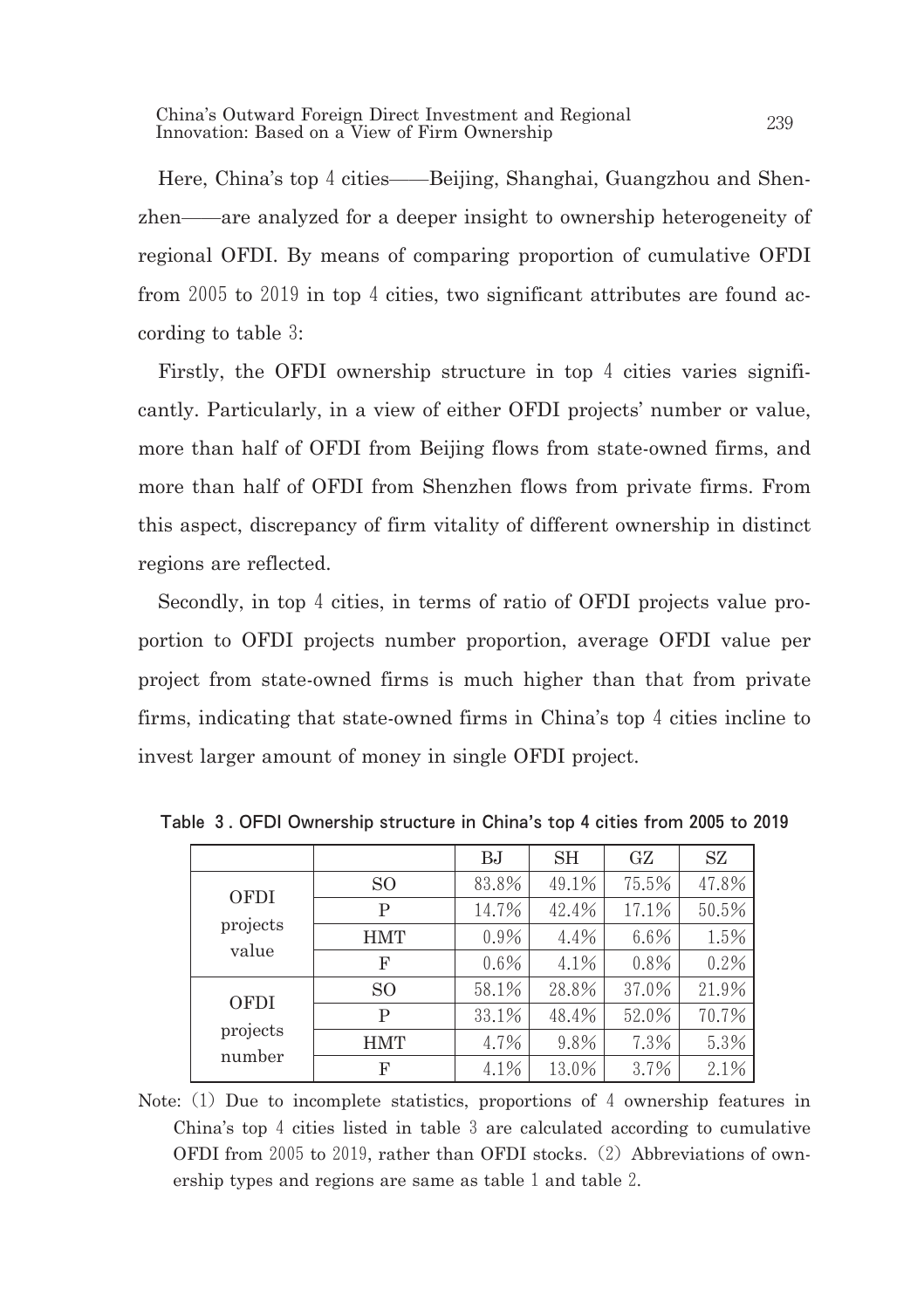## 3.**Current status of China's regional innovation**

We access to data of China's regional innovation from Innoiov database. Specifically, by means of searching address and year, we arrange data of amount of application and authorization of invention patent, utility model patent and design patent respectively. For an analysis as comprehensive as possible, we process data as below:  $(1)$  newly established or canceled cities not lower than prefecture-level during 2005-2016 are not included in our sample;  $(2)$  for cities having changed names during 20052016, approach of data matching depends on when the name changed. If a city name changed in the first half of a year, we match data by the new name. Conversely, if a city name changed in the latter half of a year, we match data by the old name. For instance, in January 2007, a prefecture-level city called Simao City located in Yunnan Province was renamed as Puer City. Thus, in our innovation data matching, we use Simao for data during 2005-2006 and then use Puer for data during 2007-2016.

|                      | Region | BJ         | SH     | SZ        | SUZ       | T.J       |
|----------------------|--------|------------|--------|-----------|-----------|-----------|
| invention patent     | number | 529604     | 322079 | 315446    | 220188    | 148432    |
| application          | Rate   | 11.3%      | 6.9%   | 6.7%      | 4.7%      | 3.2%      |
|                      | Region | BJ.        | SH     | SZ.       | SUZ       | T.J       |
| utility model patent | number | 291463     | 268821 | 222287    | 193600    | 163277    |
| application          | Rate   | 5.6%       | 5.2%   | 4.3%      | 3.7%      | 3.2%      |
|                      | Region | <b>SUZ</b> | SZ.    | <b>NB</b> | <b>SH</b> | <b>WX</b> |
| design patent        | number | 221867     | 154259 | 139146    | 131729    | 131087    |
| application          | Rate   | 7.3%       | 5.1%   | 4.6%      | 4.4%      | 4.3%      |

Table 4. China's top 5 regions of patent application from 2005 to 2016

Note: region name abbreviations: Suzhou to SUZ; Tianjin to TJ; Ningbo to NB; Wuxi to WX; others are the same with table 1 and 2.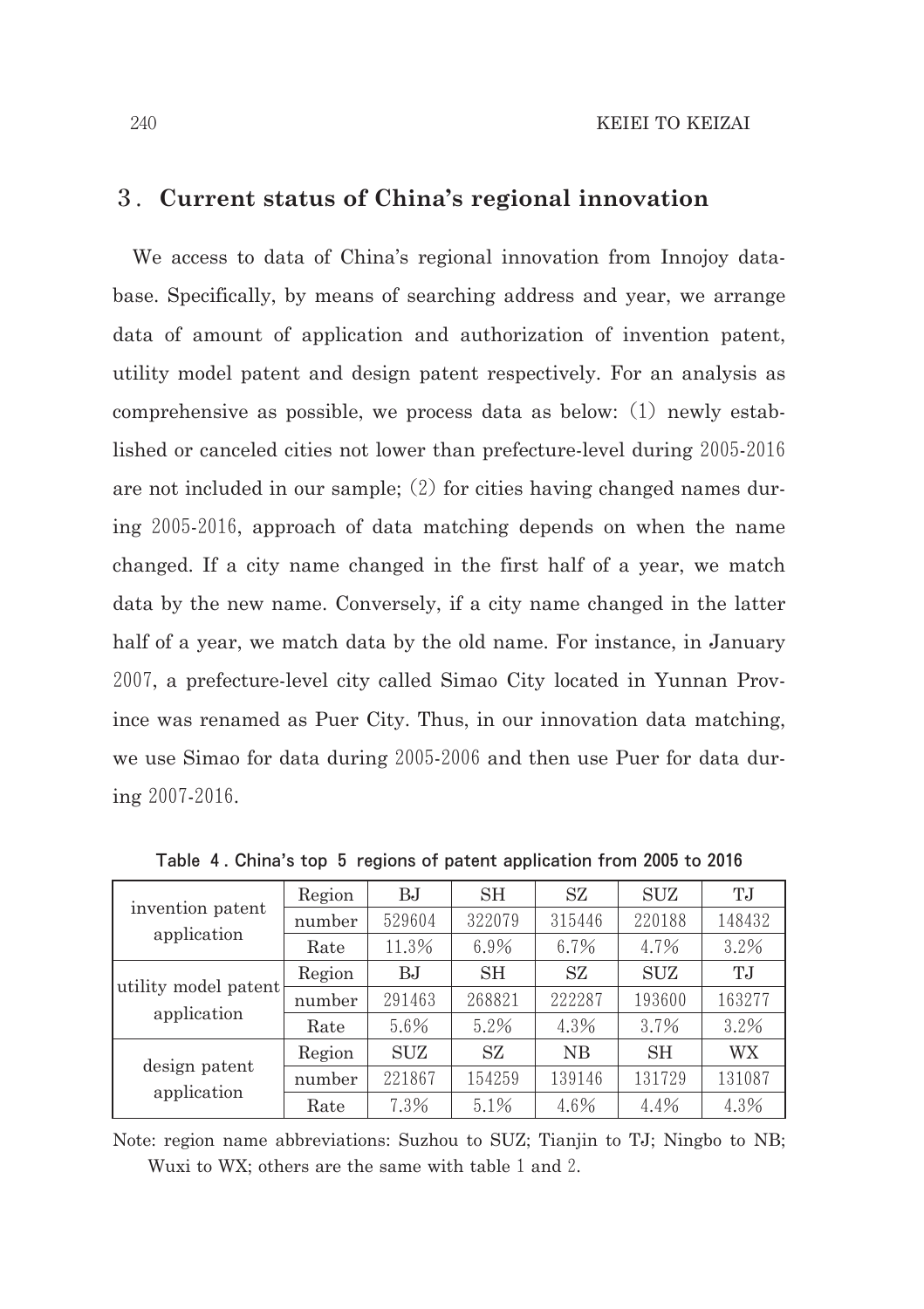|                      | Region | BJ         | SZ     | SH     | HZ.        | N.J    |
|----------------------|--------|------------|--------|--------|------------|--------|
| invention patent     | number | 191055     | 109843 | 104179 | 45613      | 42331  |
| authorization        | Rate   | 15.3%      | 8.8%   | 8.3%   | 3.6%       | 3.4%   |
|                      | Region | BJ         | SН     | SZ.    | <b>SUZ</b> | HZ.    |
| utility model patent | number | 265586     | 247106 | 197289 | 169476     | 142626 |
| authorization        | Rate   | 5.7%       | 5.3%   | 4.3%   | 3.7%       | 3.1%   |
|                      | Region | <b>SUZ</b> | SZ     | NB     | <b>SH</b>  | WX     |
| design patent        | number | 219739     | 142934 | 134103 | 130390     | 129175 |
| authorization        | Rate   | 7.7%       | 5.0%   | 4.7%   | 4.6%       | 4.5%   |

Table 5. China's top 5 regions of patent authorization from 2005 to 2016

Note: region name abbreviations: Hangzhou to HZ; Nanjing to NJ; others are the same with table 1-4.

Table 4 and table 5 respectively list top 5 regions of patent application and authorization in order of cumulative amount during 2005-2016. Comparing table  $4$  and table  $5$ , we find that:

Firstly, to some extent, China's regional innovation is regionally concentrated. In detail, proportion of top 5 regions' invention, utility model and design patent application are respectively 32.8%, 22.0% and 25.7%. Besides, proportion of top 5 regions' invention, utility model and design patent authorization are respectively  $39.4\%$ ,  $22.0\%$  and  $26.4\%$ .

Secondly, innovation construction in different regions appears heterogeneous. Particularly, in terms of both invention and utility model patent. Beijing is the top city among all 297 regions. However, in terms of design patent, Beijing ranks out of top5. Besides, in view of any type of patent, Shenzhen ranks in top 5.

Thirdly, compared with utility model and design patent, invention patent is authorized relatively less. Ignoring time lag from application to authorization of an invention patent, authorization rate of innovation patent in China is only approximately one third.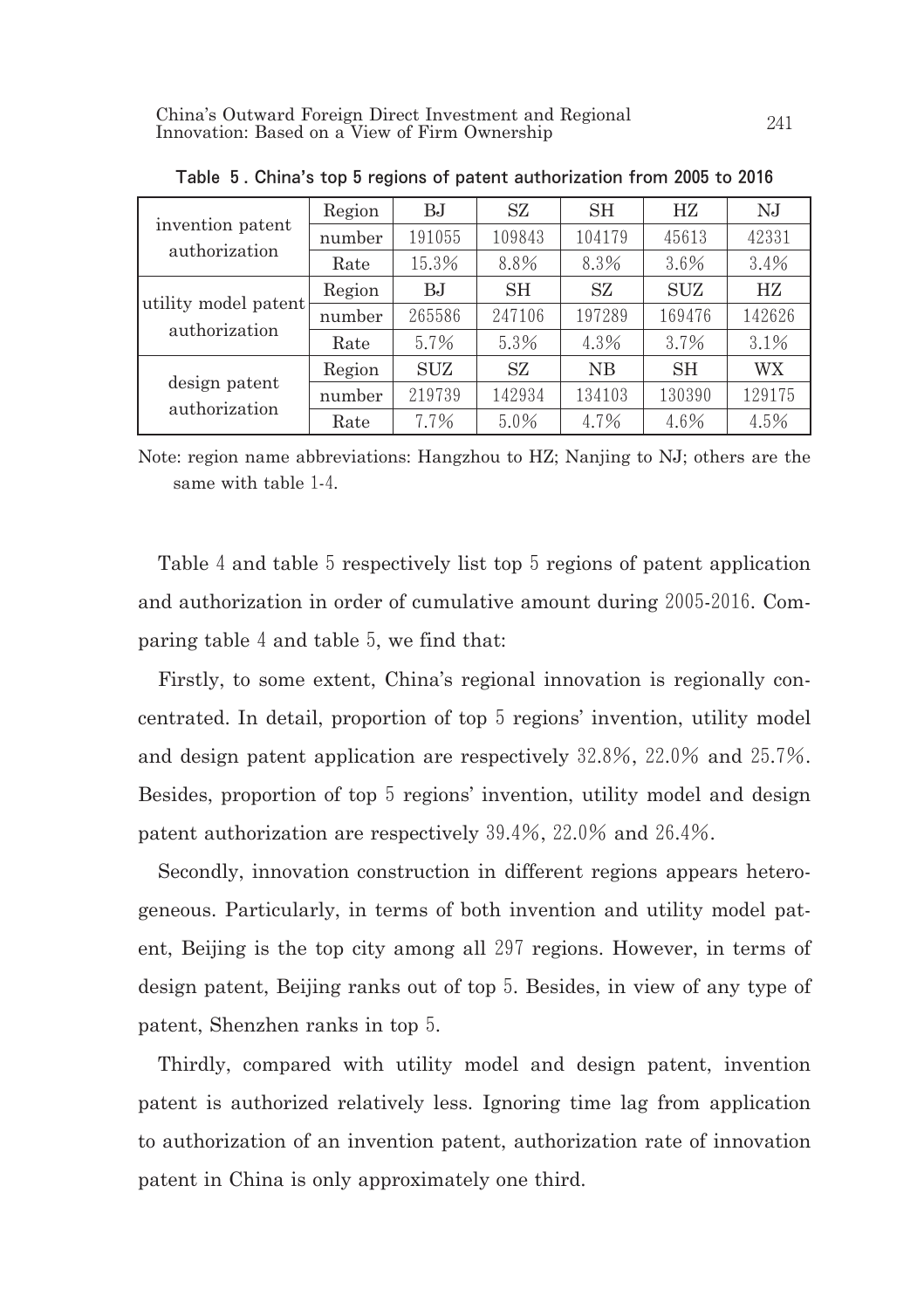# 4.**China's regional OFDI and innovation**

Relation between OFDI and innovation has been the focus of academia for long time. Globerman et. al  $(2000)$  analyzed country level data in Sweden in 1986 and found that, through labor mobility, industrial correlation effect and demonstration effect, OFDI improved innovation performance in home country. Branstetter (2006) empirically researched OFDI from 189 Japanese firms to U.S. during 1980-1997, then concluded that OFDI was an effective approach for Japanese firms to utilize U.S. technology network which provided Japanese firms with technology spillover from U.S. local firms and elevated innovation performance of Japanese firms. Zhao and  $Li(2017)$ , after matching OFDI data published by Ministry of Commerce of China and China's public-listed firms, also conducted empirical research and claimed that OFDI raised technological innovation capability of China's firms.

Different from existing researches, this essay analyzes relation between China's regional OFDI and innovation based on a view of firm ownership. Although 4 types of ownership— (1) state-owned, (2) private,  $(3)$  Hongkong, Macao or Taiwan,  $(4)$  foreign—are defined in this essay, our data shows that OFDI from firms of the last 2 types only share a small proportion, thus we only focus on OFDI from firms of the first  $2$  types.

Using patent application as a proxy of regional innovation, figure 1-3 illustrate correlationship between China's regional OFDI and regional innovation during 2005-2016 in a view of firm ownership. For a more precise fitting, none of point corresponding to zero OFDI is shown in Figure 1-3.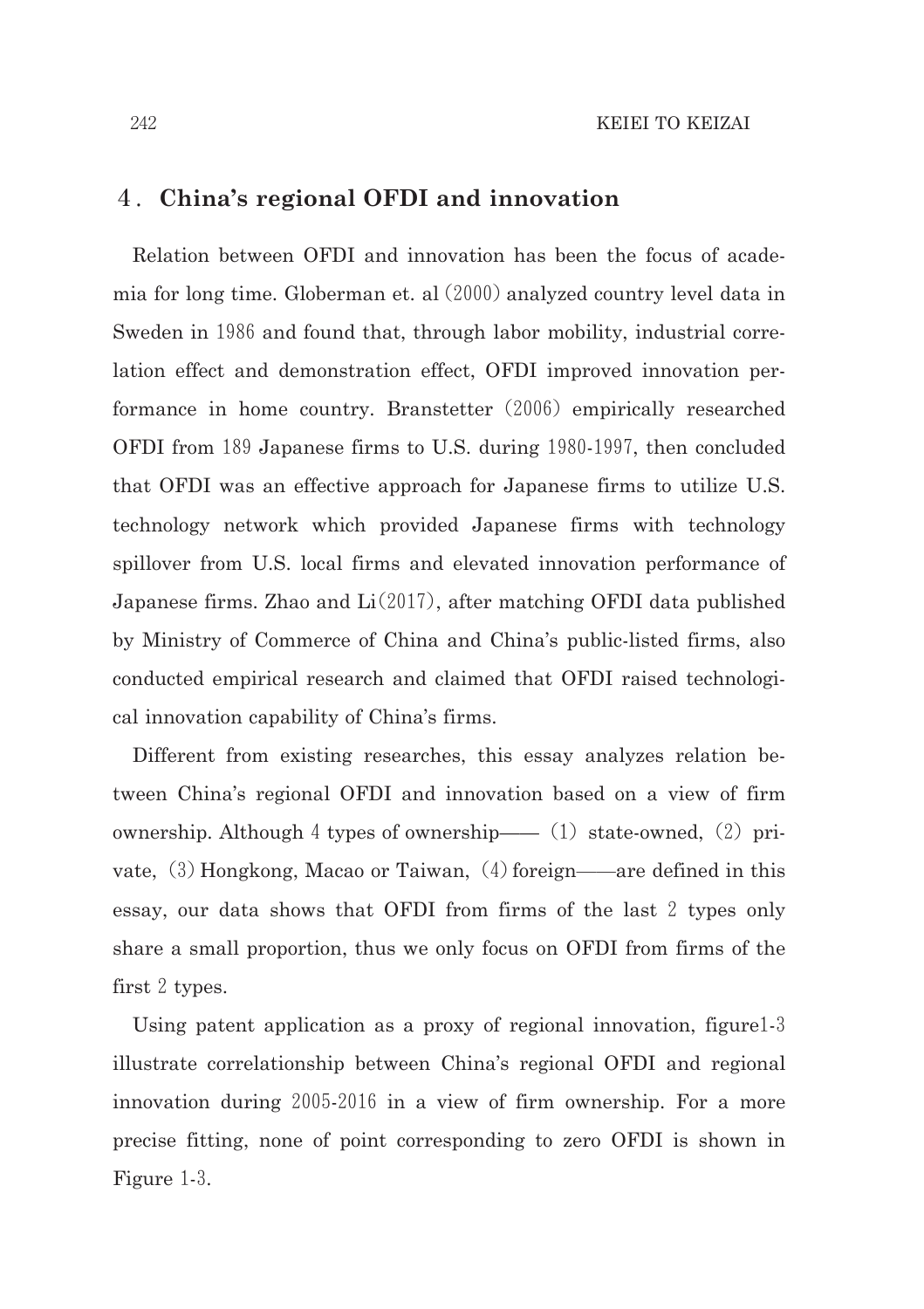China's Outward Foreign Direct Investment and Regional Linna's Outward Foreign Direct Investment and Regional 243<br>Innovation: Based on a View of Firm Ownership



Figure 1. Scatter plot of OFDI from state-owned firms and regional innovation (left x-axis: OFDI projects number; right x-axis: OFDI projects value)







Figure 3. Fitted line of OFDI from state-owned firms or private firms and regional innovation

(left x-axis: OFDI projects number; right x-axis: OFDI projects value)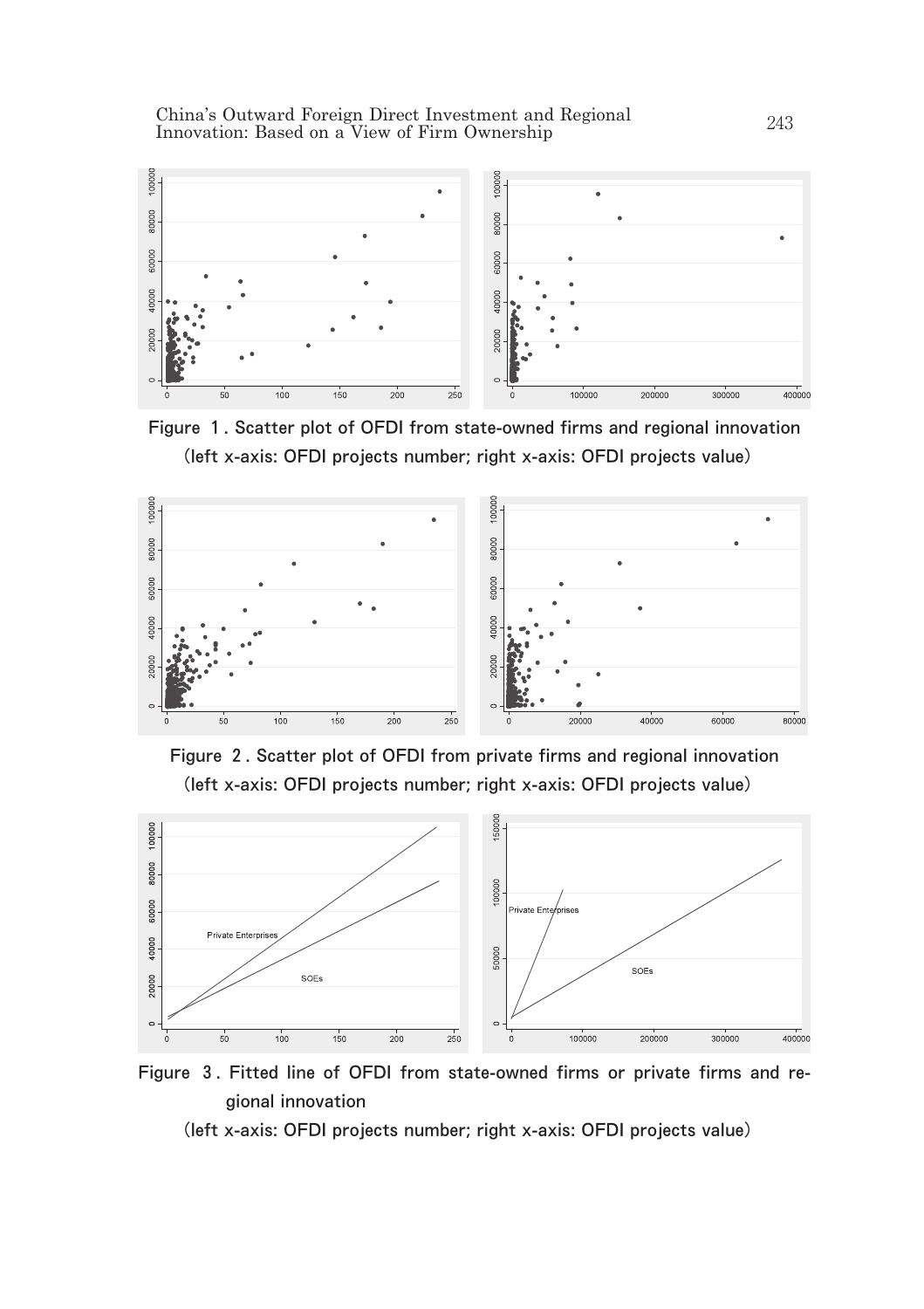Through comparison, we draw following two conclusions. Firstly, in view of either OFDI projects number or value, for either stateowned or private firms, OFDI positively correlates to innovation, indicating that OFDI from both stateowned and private firms has improved regional innovation performance. Secondly, correlation coefficient between OFDI and regional innovation for state-owned firms is significantly lower than that for private firms, and the gap is even larger in a view of OFDI projects value than that in a view of OFDI projects number. It is possibly a result of heterogeneous industrial composition of OFDI. For OFDI projects number, proportion of manufacture in private OFDI is  $30.0\%$ , quite close to that in state-owned OFDI, 30.8%. But for OFDI projects value, proportion of manufacture in private OFDI is 37.0%, much larger than that in state-owned OFDI, only  $26.6\%$ <sup>3</sup>.

The correlation coefficients between regional OFDI and innovation in a view of firms' ownerships are showed in table  $6$  in order to provide a deeper insight. Patent 1-3 respectively mean authorization of innovation patent, utility model patent and design patent. ODI1 and ODI2 respectively mean number and value of OFDI projects from cities not lower than prefectural-level. Meanings of ODI1-SOE and ODI2-SOE are similar to ODI1 and ODI2 except that only OFDI from state-owned firms are considered. Likewise, ODI1-Private and ODI2-Private only consider OFDI from private firms. We can find that:

Firstly, China's regional OFDI positively correlates to regional innovation, but coefficients vary. Specifically, coefficient of correlation between invention patent authorization and regional OFDI is the highest, and

<sup>3</sup> The data were compiled by the author according to BvDZephyr database and fDiMarkets database.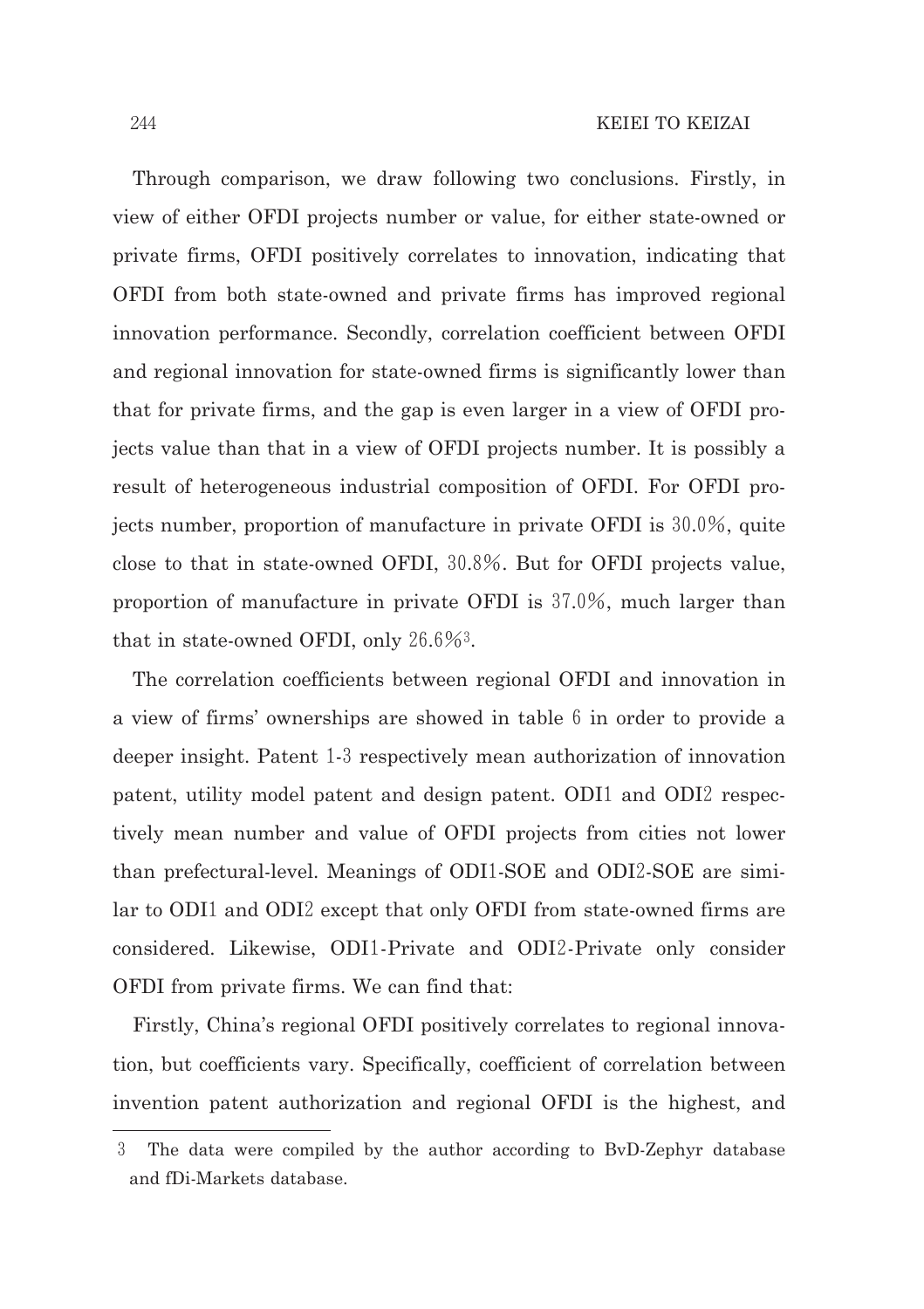|                  | patentl   |           | patent2   patent3 | ODI <sub>1</sub> | ODI <sub>2</sub> | ODI1-<br>SOE | ODI2-<br>SOE | ODI1-<br>Private | $ODI2-$<br>Private |
|------------------|-----------|-----------|-------------------|------------------|------------------|--------------|--------------|------------------|--------------------|
| patent 1         |           |           |                   |                  |                  |              |              |                  |                    |
| patent 2         | $0.9139*$ |           |                   |                  |                  |              |              |                  |                    |
| patent 3         | $0.5896*$ | $0.6967*$ |                   |                  |                  |              |              |                  |                    |
| ODI1             | $0.8108*$ | $0.6642*$ | $0.3407*$         | 1                |                  |              |              |                  |                    |
| ODI <sub>2</sub> | $0.6306*$ | $0.4674*$ | $0.1817*$         | $0.8134*$        | 1                |              |              |                  |                    |
| ODI1-SOE         | $0.6868*$ | $0.5029*$ | $0.2110*$         | $0.9303*$        | $0.8168*$        |              |              |                  |                    |
| ODI2-SOE         | $0.5689*$ | $0.4059*$ | $0.1468*$         | $0.7477*$        | $0.9824*$        | $0.7905*$    | 1            |                  |                    |
| ODI1-Private     | $0.8192*$ | $0.7308*$ | $0.4213*$         | $0.9149*$        | $0.6917*$        | $0.7101*$    | $0.5910*$    | 1                |                    |
| ODI2-Private     | $0.6437*$ | $0.5324*$ | $0.2455*$         | $0.7749*$        | $0.7273*$        | $0.6329*$    | $0.5869*$    | $0.8276*$        |                    |

Table 6. Correlationship between regional innovation and OFDI of state-owned firms or private firms

Note: \* means 5% level of significance.

that between design patent authorization and regional OFDI is the lowest, which possibly results from unequal levels of requirement to technology.

Secondly, consistent with table3, correlation coefficient between OFDI and innovation is significantly higher when only considering OFDI from private firms than when only considering OFDI from state-own firms. Specifically, in a view of OFDI projects number, correlation coefficient for private firms is  $0.8192$ , larger than that for state-own firms,  $0.6868$ , and in a view of OFDI projects value, correlation coefficient for private firms is  $0.6437$ , larger than that for state-own firms,  $0.5689$ . This indicates that OFDI of private firms has a more significant driving force for regional innovation

Third, correlation coefficient between regional OFDI project number and value is 0.8134, lower than that only considering private firms, 0.8276, and higher than that only considering state-own firms, 0.7905. This shows that regional OFDI project number and value from state